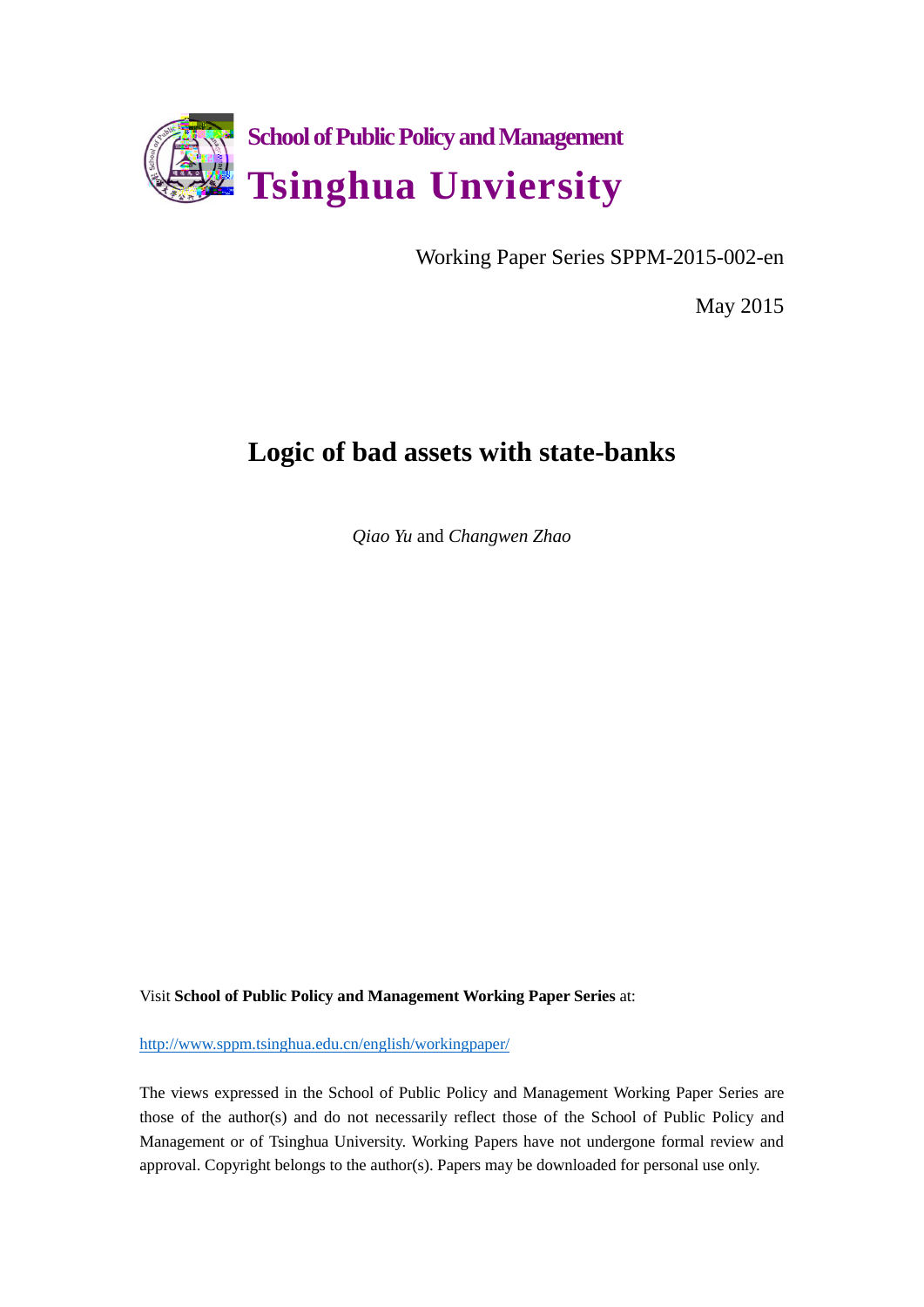## **Logic of bad assets with state-banks**

### **Qiao Yu Changwen Zhao**

The 2008-09 global financial crisis dramatically reverses the trend away from privatizing the world toward nationalizing it. Whereas major banks were *de facto* nationalized or quasi-nationalized in the core of world market as the last resort to save capitalism, the norm of state banks in the periphery has ironically gained moral high ground. The objective of this paper is to examine bad asset woes associated with the gilded state bank model. Our study reveals that while state banks are characterized by trade-off between political control and fiscal subsidy, both moral hazard jointly contribute to pile-ups of bad assets with state banks. Politically and economically, state bank

model is costly and non-sustainable in the long term. This conclusion is not only meaningful for the banking sector in developing economies, but it also has implications in the recent bank bailout and exit in developed countries.

**Key words: state banks bad assets political control moral hazard JEL classification: D82 G21 P16** 

mail address: qiaoyu<u>m atdas singhua.edu.cn; el: (8610)6278</u>3475 Fax (8610)62783475 Fax (8610)627875 Fax (8610)627

**\_\_\_\_\_\_\_\_\_\_\_\_\_\_\_\_\_\_\_\_\_\_**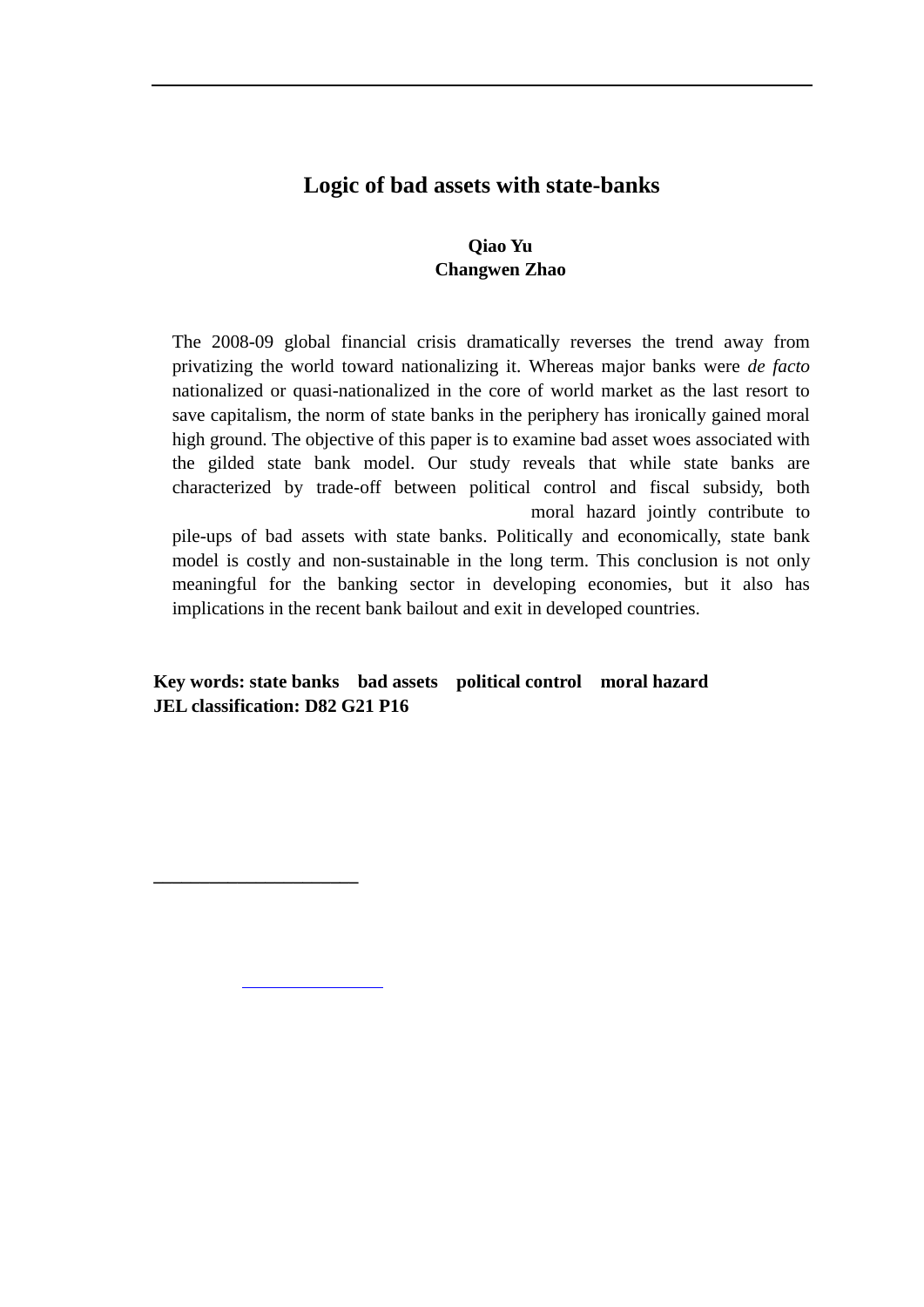#### **1. Introduction**

-

It is a common phenomenon for a government to impose political control over commercial entities in the market context around the world. Political control covers a wide spectrum of administrative interventions on firm

decision-making process, business management, senior-executive appointment, resource allocation, and revenue distribution. When a nation is faced with either rapid structural changes or intense external shocks, the government is most likely to escalate political control over key commercial institutions in various ways to cope with uncertainty caused. Among many others, political control over large commercial banks is one of the most important strategies that the government employs to stabilize the economy or pursue other political objectives.

There exist two kinds of political control on commercial banks. The first is categorized as direct administrative intervention. When the government nationalizes a bank by possessing a significant portion or even majority of bank equity shares, it is able to manipulate director board, determine senior executives, and affect business decisions to fulfill policy goals.<sup>1</sup> The second belongs to indirect legal restriction and moral influence. The government usually puts policy-intended pressure on banks--both state and private ones--through its legitimate powers including moral coercion, liquidity provision, financial regulations and supervisions, and lender of last resort. The country's framework, legal system and political heritage will determine its particular ways and specific forms of political control over banks. Notwithstanding, the government will enforce political control on state-owned banks in a direct, explicit and regular manner, while conducting influence on private banks in an indirect, implicit and sporadic approach. The former is much stronger and more comprehensive than the latter, because clearly-defined private ownership coupled with independent and an effective legal system poses binding restrictions on randomness of administrative interventions on banks. Historical track records as well as recent authoritative deeds illustrate that it is inevitable and irresistible for the governments of both developed and developing countries to introduce direct control or influence on banks which are nationalized or recapitalized by government to target on policy objectives. 2

In the early post-WWII era, there was a global trend of nationalizing banks to implement the political and social goals. While all banks were owned by the states in the previous Soviet bloc, state banks also prevailed in the continental European industrialized economies and vast newly-independent developing countries. Beginning in the late 1970s, however, privatization together with relaxation of political control swept the banking sector to improve corporate governance and promote economic efficiency. Following these two trends, state banks and private banks coexist in the

troubled Merrill Lynch and kept silence to the shareholders on Merrill loss. "Merrill loss kept under wraps", *Wall*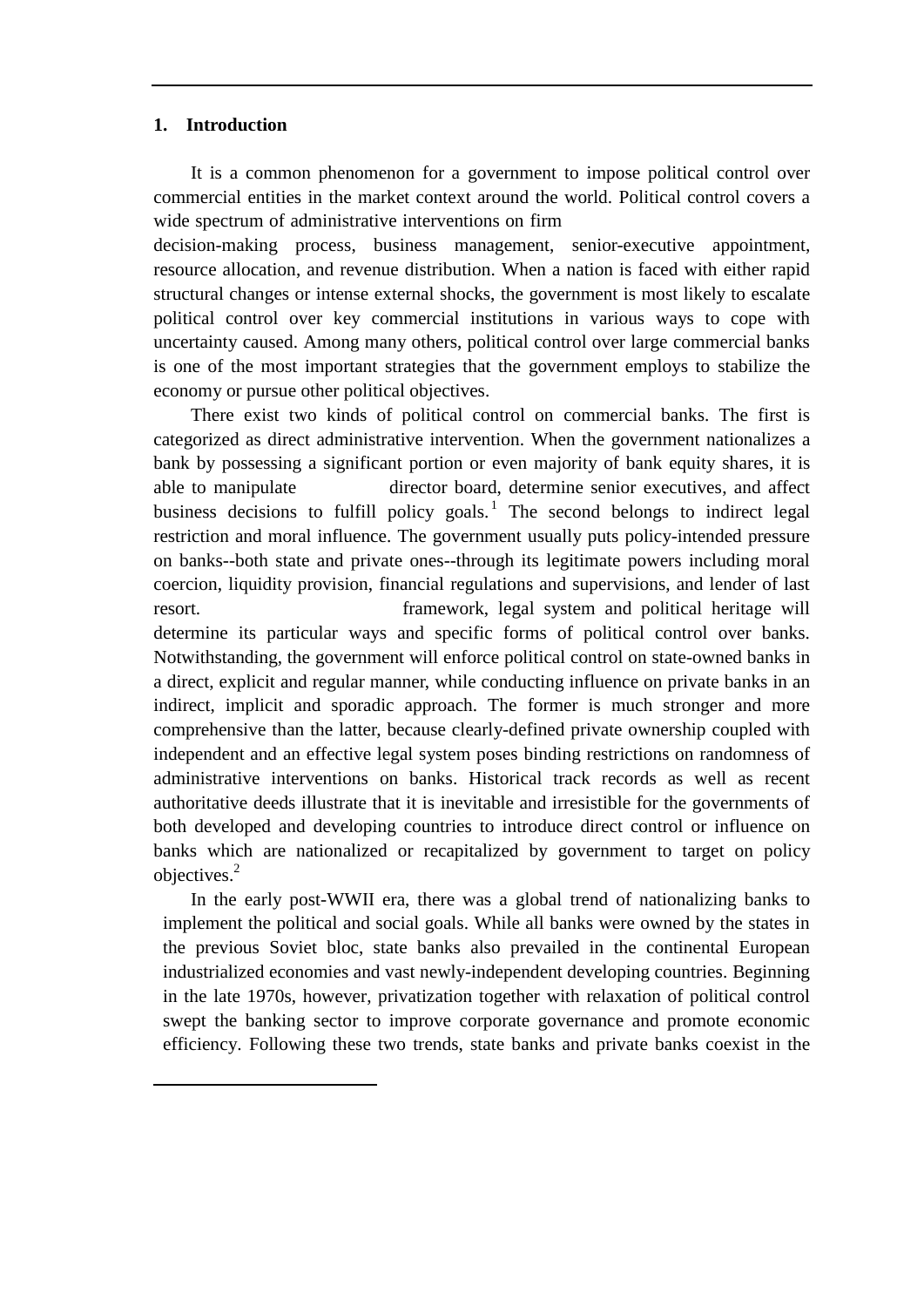global banking industry (La Porta et al, 2002; Andrews 2006).

The recent financial woes occurred in the capitalist core areas dramatically have reversed the trend of privatizing the world. When financial markets were in extreme panic and balance sheets of all key financial institutions utterly deteriorated, a fully-fledged government intervention was used as the last resort to halt the meltdown of the global financial system. It is the coincidence that the governments in the United States and Western European countries took unprecedented measures in recent years, injecting trillions of dollars in the form of liquidity provision, asset guarantees, bank recapitalization, and equity possession to prevent troubled but systemically important financial institutions, especially commercial banks from collapse. These practices have significant impacts on the future development of the global banking sector. While many major banks were *de facto* nationalized or quasi-nationalized in developed countries, norm of state banks prevailing in developing and transitional economies have been euphemistically justified and ironically gained moral high land. In this context, state bank model, or its less strict version, is gilded and becomes fashionable internationally.

Yet, full-fledged administrative bailout and profound political involvement in the banking sector will incur enormous costs in the long run. There are direct costs born to the government due to subsidies, aids and bailout to nationalized, quasi-nationalized, or government-guaranteed banks.<sup>3</sup> Besides, there are also indirect costs caused by complex interactions and a consequent vicious-cycle of fiscal subsidy, rent-seeking and moral hazard between politicians and executives around state banks. These costs will eventually boil down to a huge pile-up of bad assets with state banks, which is finally shifted to the public. This phenomenon recurs everywhere in the world.<sup>4</sup>

Although escalation of political control based upon state ownership or guarantee of banks may be a practical and feasible option for the involved governments to stabilize financial markets in a moment, it is highly necessary to comprehend its long-term costs, and to have a thorough understanding of bad assets troubling state banks.<sup>5</sup> The objective of this paper is to establish a framework to examine insight logic of bad assets caused by interaction of political control, fiscal subsidy and moral hazard around state banks, and to document unsustainable characteristics of the gilded state bank model.,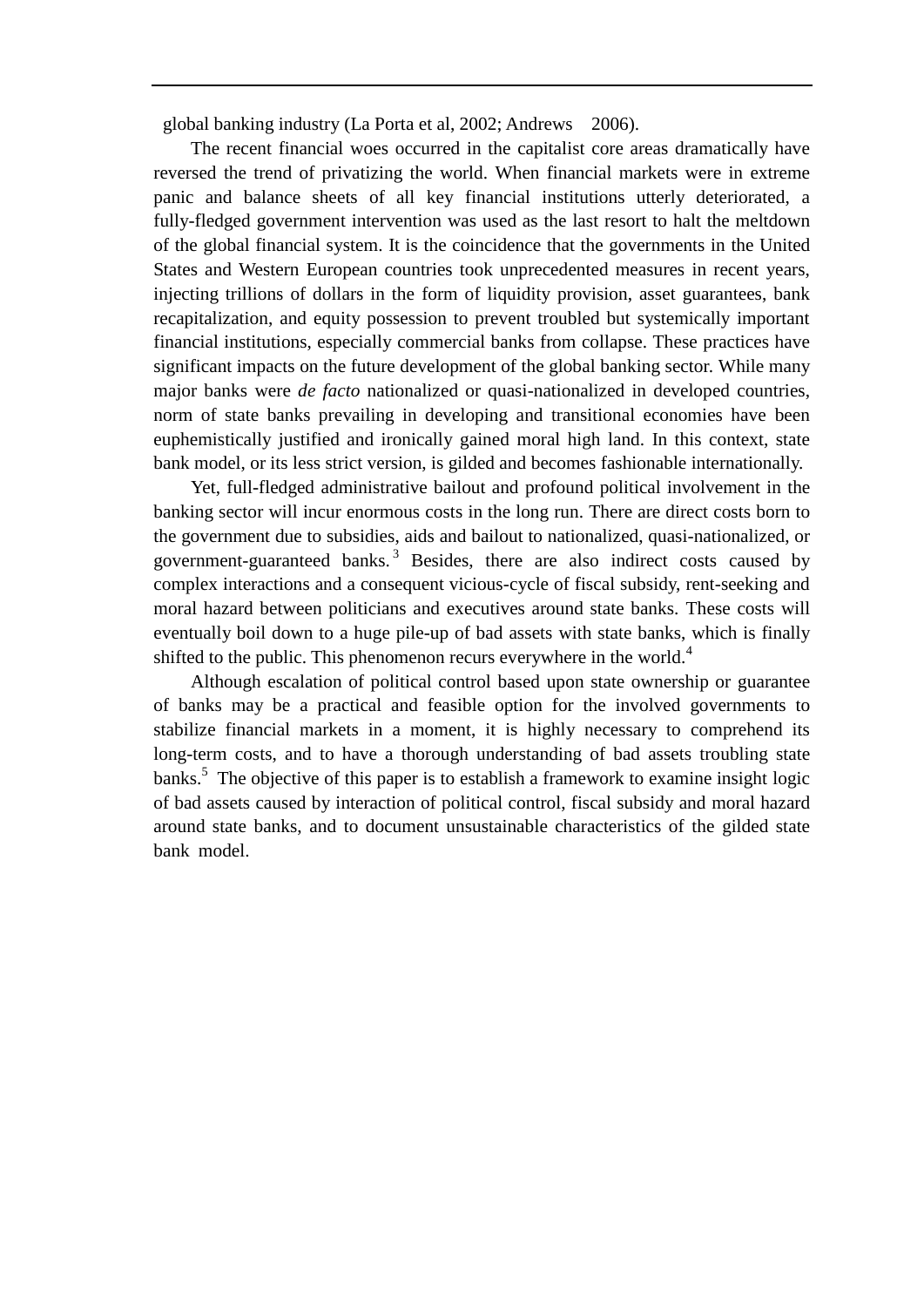#### **2. Literature review**

There are numerous sources which contribute to development of bad assets with state banks. First of all, changes in exogenous variables and external environment will lead to accumulation of bad assets in banking sector, including both private banks and state banks. For instance, sudden movements in the exchange rate may damage the balance sheets of firms and individuals, causing an increase in non-performing loans and endangering the stability of the banking system (Billmeiera and Bonato, 2004). Falling asset prices will also affect the banking system through wide-spread borrower default, while deriving explicit solutions and balance sheet effects even far from the steady state (Von Peter, 2009). Besides, a variety of institutional factors, such as shifts in legal, political, sociological, economic, and banking structures may also contribute to problem bank loans (Breuer, 2006).

On top of these, macroeconomic fluctuation functions as primary driving forces behind buildup of banks' problem loans, and the volume of problem loans is highly sensitive to cyclical developments and will usually increase during economic downturns (Oddvar Berge, and Godding Boye, 2007). As such, the impact of the business cycle, especially recession on loan-loss provisions and incremental bad-asset portfolios in the banking sector is significant and long-lasting (Mario, 2007). Although the business cycle affects profitability and bad debts, the timing of a default does not invariably coincide with the turning point of the recession, so bank performance may lead or lag behind the business cycle (Matthews, Murinde, and Zhao, 2007). ss provisions and incremental bad-asset<br>ad long-lasting (Mario, 2007). Although<br>d bad debts, the timing of a default does

In aggregate, changes in nominal, real and institutional factors, including volatility of macro-economic variables, institutional shifts and business cycles, are all shown as important determinants of accumulation of bad assets in the banking sector. Not surprisingly, these external factors again reclaim themselves in the recent financial crisis.

-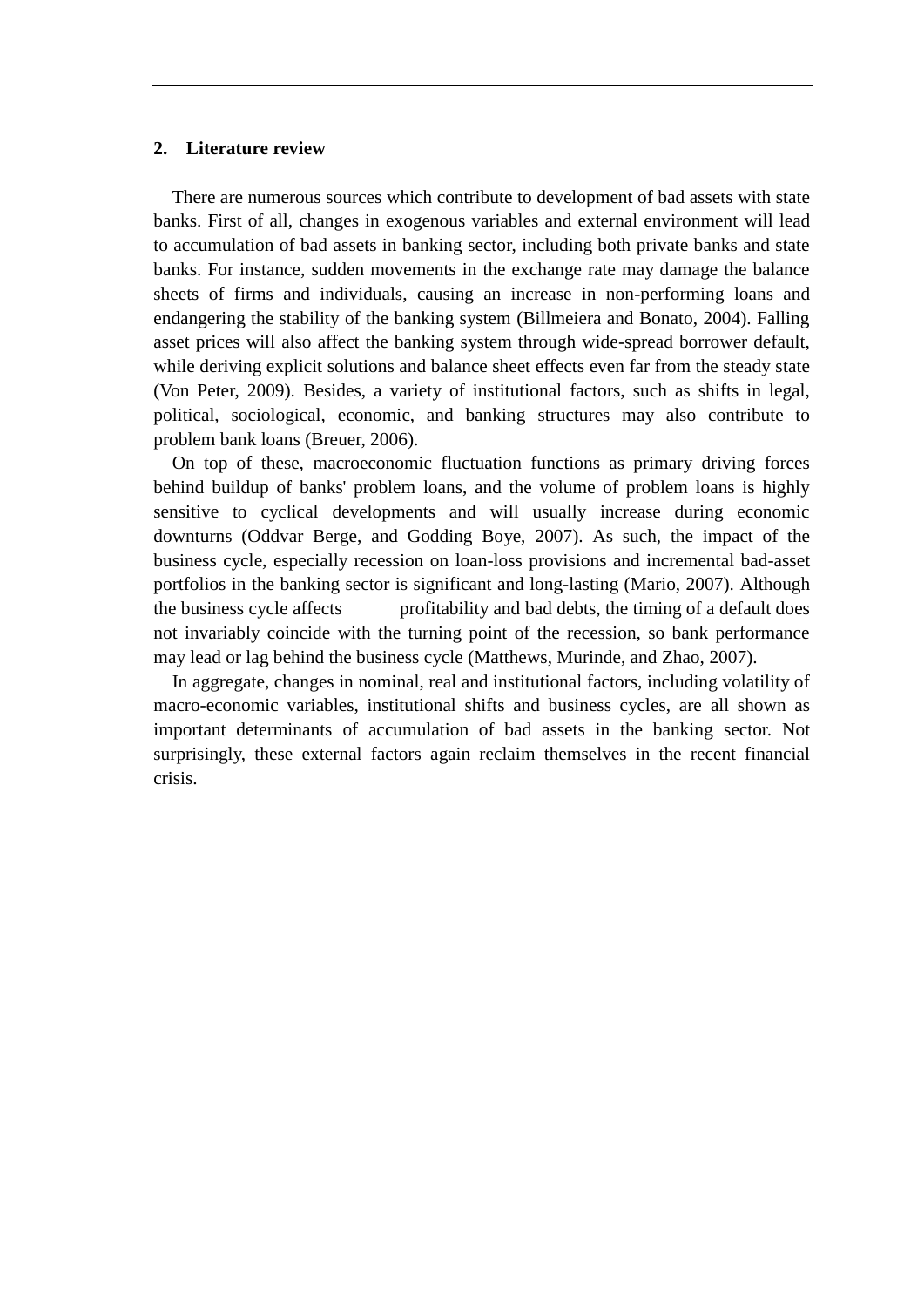countries to direct state-owned banks to extend policy-

banks are intensively examined to diagnose causes and consequences of policy lending. -performing loans (NPLs) accounted for 26 percent of

total assets with the major state banks<sup>7</sup>. A two-decade-long policy lending created huge bad-debt burden in the loan portfolios of the four large state-owned specialty banks that dominated all aspects of banking system in China (Bonin, 1999); of which the most glaring problem is a large fraction of bad loans resulted from poor lending decisions made for SOEs, largely due to political or other non-economic reasons (Allen, Qian and

between loss-making state-owned firms and state-owned commercial banks. This did not materialize by chance but, rather, was the negative side of the policy choice for gradual transition, which left unprofitable state-owned enterprises in business while, due to political interference, state-owned commercial banks could not stop lending to them and, later, had to bear the losses created by their inefficient operations (Ferri, 2009).

Generally, state banks have historically and logically faced direct control and continuous pressure from central and local governments to grant policy loans for political purposes, rather than for profit maximization. This fact is consistent for state banks in many nations. It is hardly resistible for governments in both developing and developed economies to direct state banks for extending preferential loans to politically-favored firms, even if the loans yield negative net present value for state banks. We name the policy-originated bad assets as bad-asset type II of state banks.

Thirdly, an *ad hoc* moral hazard originating from information asymmetry coupled with soft budget constraints contributes to the accumulation of bad assets in state banks. On the one hand, information asymmetry (between outsiders and insiders) of banks will

people (bank managers) take too little care

to prevent accidents (Arnott and Stiglitz, 1986). For instance, there is a problem of in which banks choose a risky asset portfolio, paying out

high profits or bonuses if the gamble succeeds but leaving depositors, or their insurers, with the losses if the gamble fails (Kane, 1989). Banks may also use fraudulent lending

out of the banks even if it leads to insolvency. (Akerlof and Romer, 1993). Regardless of whatever regulatory measures taken by the government, moral hazard problem does not disappear. Most observers agree that moral hazard plays an important role in financial crises (Hellmann, Murdock and Stiglitz(2000). Moreover, government interventions, such as deposit insurance and bail-out action, are most likely to worsen the problem of moral hazard. These measures will distort the incentive structure in which large gains go to bank insiders and large losses to the government (Mishra and Urrutia 1995 Boyd, and Nicolo, 2005).

On the other hand, soft budget constraints are a unique feature with state sectors. When state owned enterprises (SOEs) incur losses, the government often provides them with additional funding, cuts taxes, and offers other compensations. Coincidentally, the

-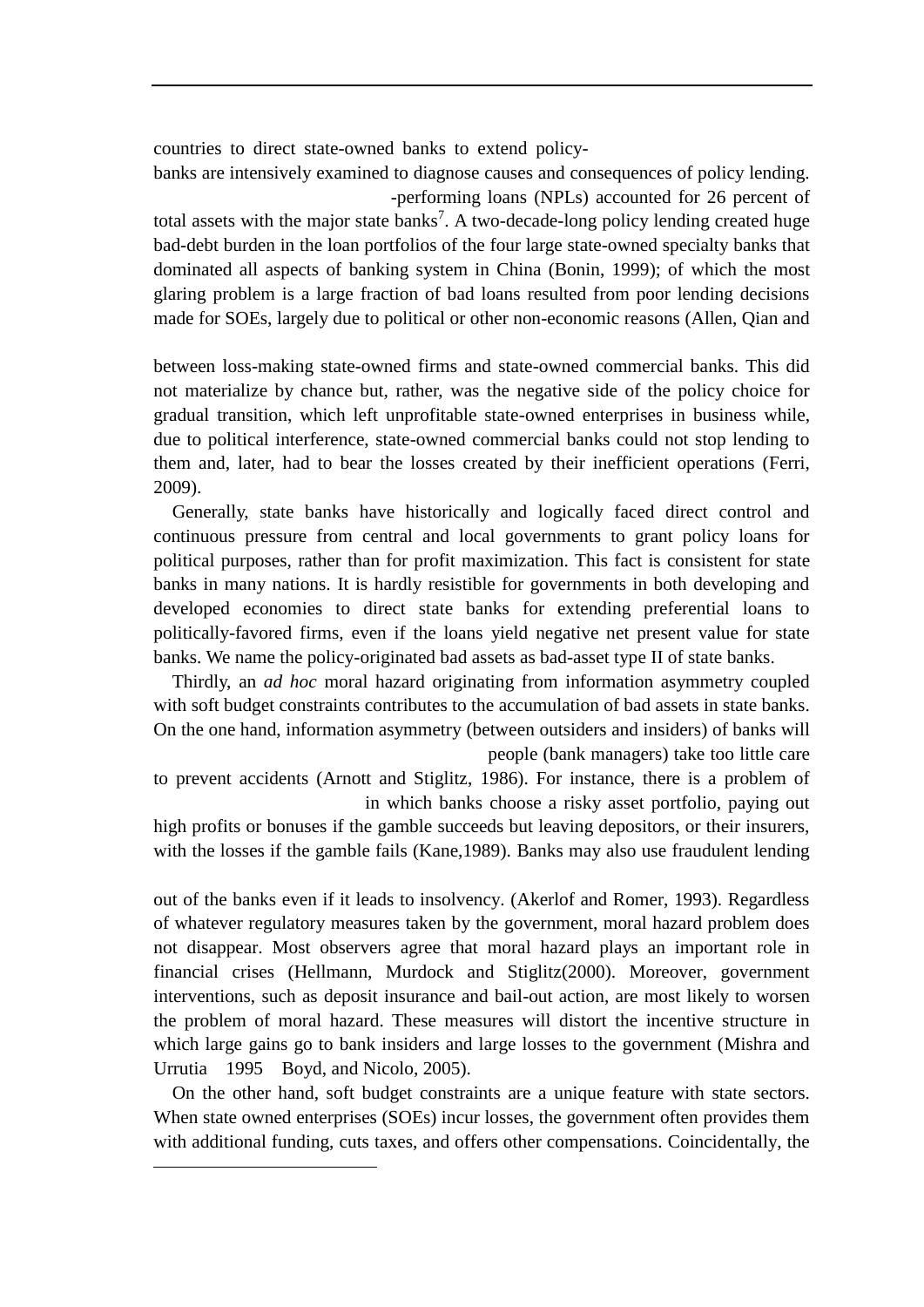managers of SOEs also expect to receive financial assistance from the state (Kornai, 1986). This phenomenon may be due to various exogenous reasons, including the n or for gaining

political support, and so forth (Kornai, 1998). It may also be caused by endogenous factors, such as a time inconsistency for an inefficient, uncompleted investment project, for which the state may have incentives to refinance it as the marginal benefit of refinancing exceeds the marginal cost of abandoning it (Dewatripont and Maskin 1995). Besides, soft budget constraints

Because the state is accountable for the losses arising from policy burdens of SOEs, the

constraints (Lin and Tan, 1999). State banks, exactly the same as other SOEs, are faced with severe soft budget constraint.

To maintain political control over state banks for pursuing non-economic objectives, the government will sooner or later refinance or bail out inefficient and loss-making state banks rather than privatizing them. In this context, pervasive moral hazard in banking sector is gravely exacerbated---managers of state banks not only have informative advantage, but also possess applicable channels to optimize fiscal subsidy for their own interests. Therefore, the *ad hoc* moral hazard, due to the mixture of soft budget constraints in state banks and informational asymmetry prevailing in banks, is an important source of bad asset accumulation in state banks. We brand this kind as bad-asset type III.

While bad-asset type I is categorized as macro environment-created defectives for state banks, both bad-asset types II and III belong to stakeholder behavior-related inferiors. Although the existing literature discusses causes and consequences of bad assets in the bank sector from many facets, there is still lack in-depth analysis of documenting comprehensive insights of bad assets with state banks. The aim of this paper is to fill this void. Specifically, we will establish a theoretical model in this paper to reveal interactions between politicians and managers in fiscal subsidy and rent-seeking activities, so as to explain logic of accumulation in bad-asset types II and III in state banks.

#### **3. Bad asset type II**

Shleifer and Vishny (1994 1996 pioneered research in the relationship between politicians and state firms. They revealed that when managers control firms, politicians use subsidies to induce them to pursue political objectives such as over-employment; when politicians control firms, managers use bribery to convince them not to push too much for political objectives. Their model shows that the inefficiency of state firms results from push of politicians for political objectives. In other words, state firm troubles are basically due to the agency problem with politicians rather than that with managers, and managers discretion problems are usually minor relative to political discretion problems.

This analytical framework can be directly employed to explain the formation of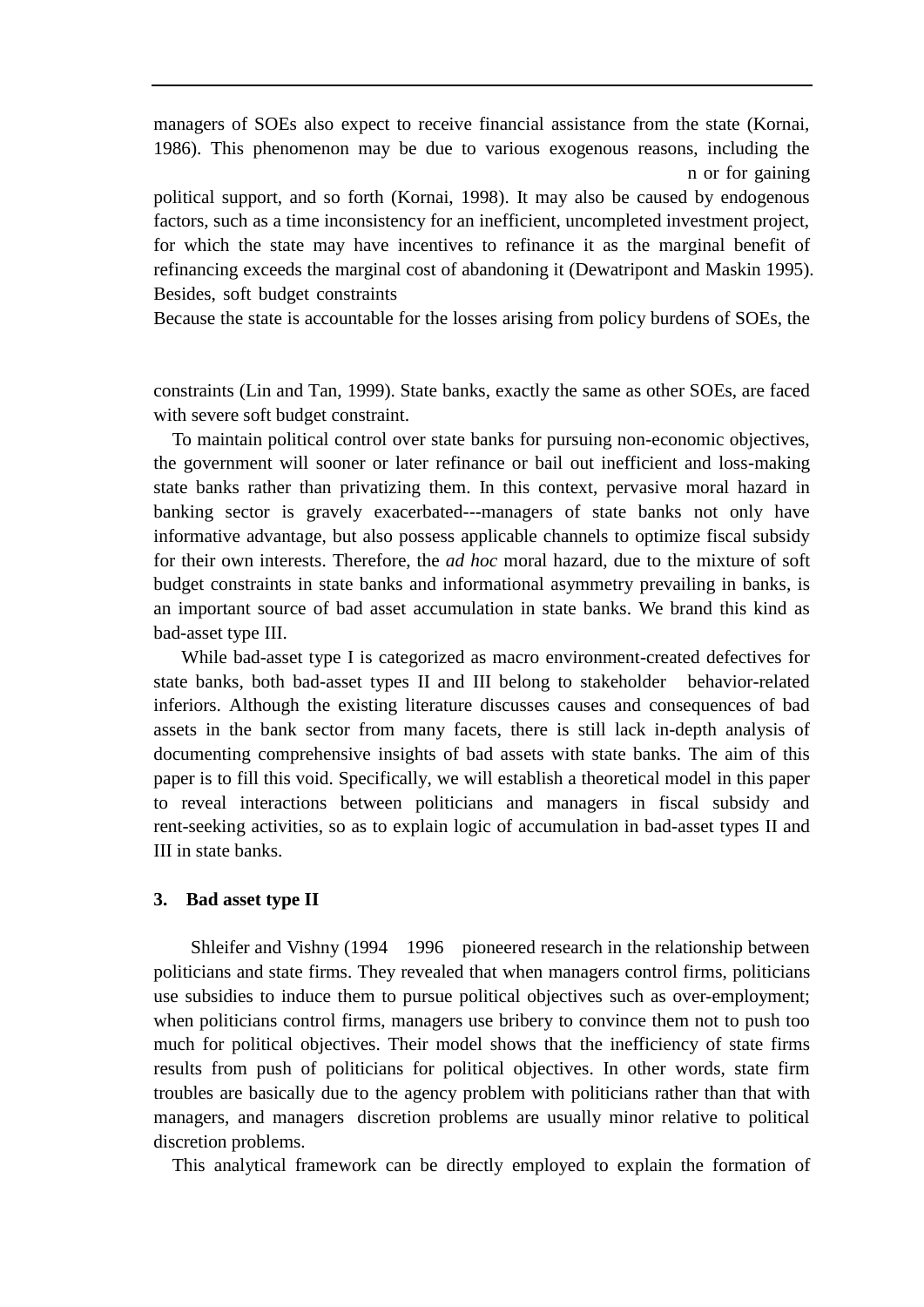bad-asset type II for state banks. Generally, senior executives of state banks are responsible for regular managerial work and routine business in the market environment, but politicians still maintain political control on state banks for pursuing their non-economic objectives. The Chinese state banks are a good example of this kind. Although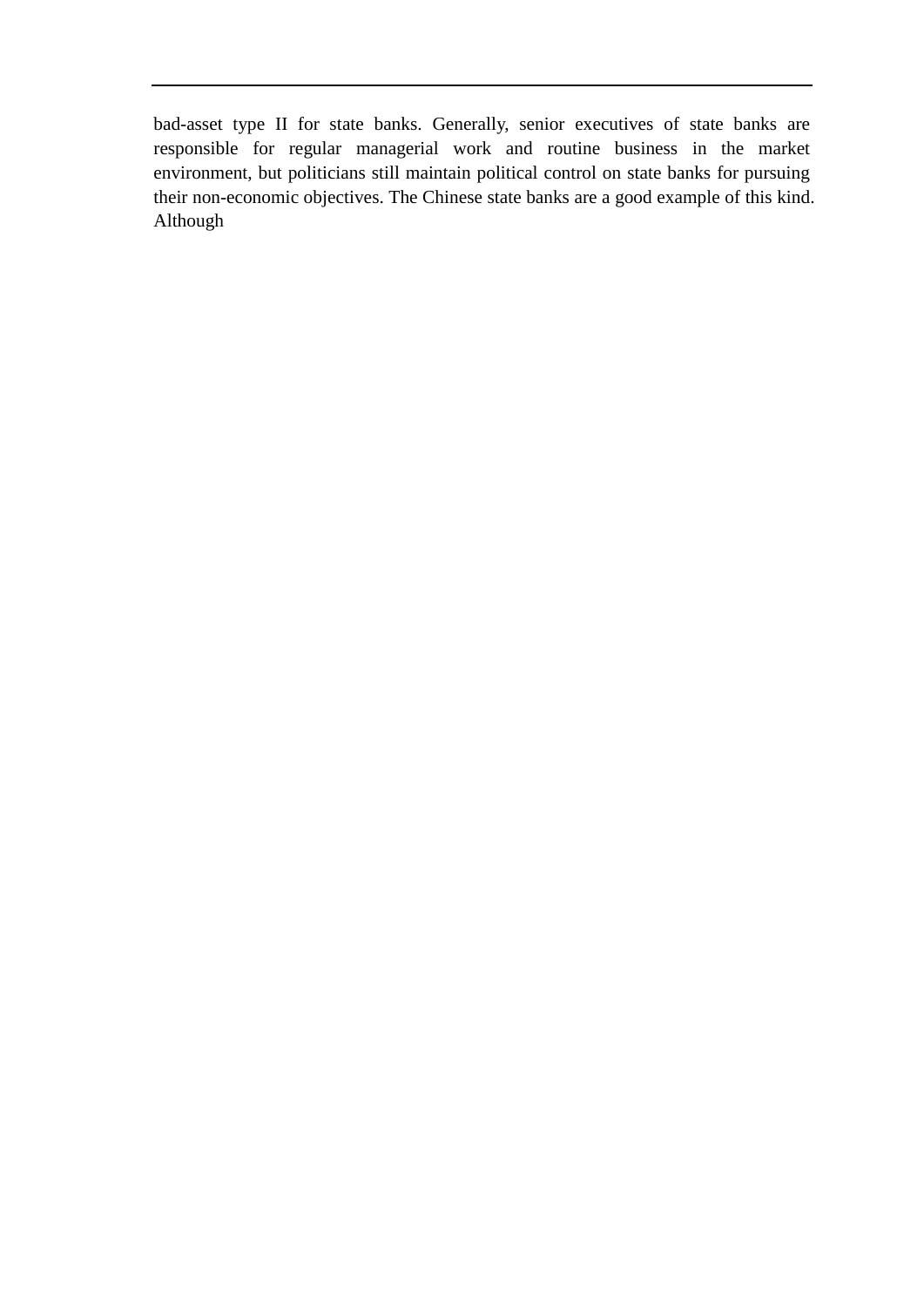#### 5  $b=b_2+b_1$

The notations are defined as follows: *n*=excessive loan beyond maximal-profit level under political control; *g*=fiscal subsidy to state bank;  $b_1$ =rent paid to politician from bank manger;

=proportion of manager s bonus or option in profit based on performance; *β*=proportion of fiscal subsidy manager retained;

*r* =actual cost of capital;

 $b_2$ =rent paid to manager from bank clients.

In a normal context of political control, the state-bank manager arranges excessive loan *n* above maximal-profit loan level to abide by an implicit contract when he is granted with managerial authority.  $B(n)$  is the political benefit for the politician from excessive loan. Fiscal subsidy *g* is set by the politician, but it may be affected by the manager s rent seeking activity.  $C(g)$  is the cost of subsidy to the bank. is defined

as performance bonus or incentive option for the manager, and *g* is his retained part the fiscal subsidy. Both belong to variable or additional income of the manager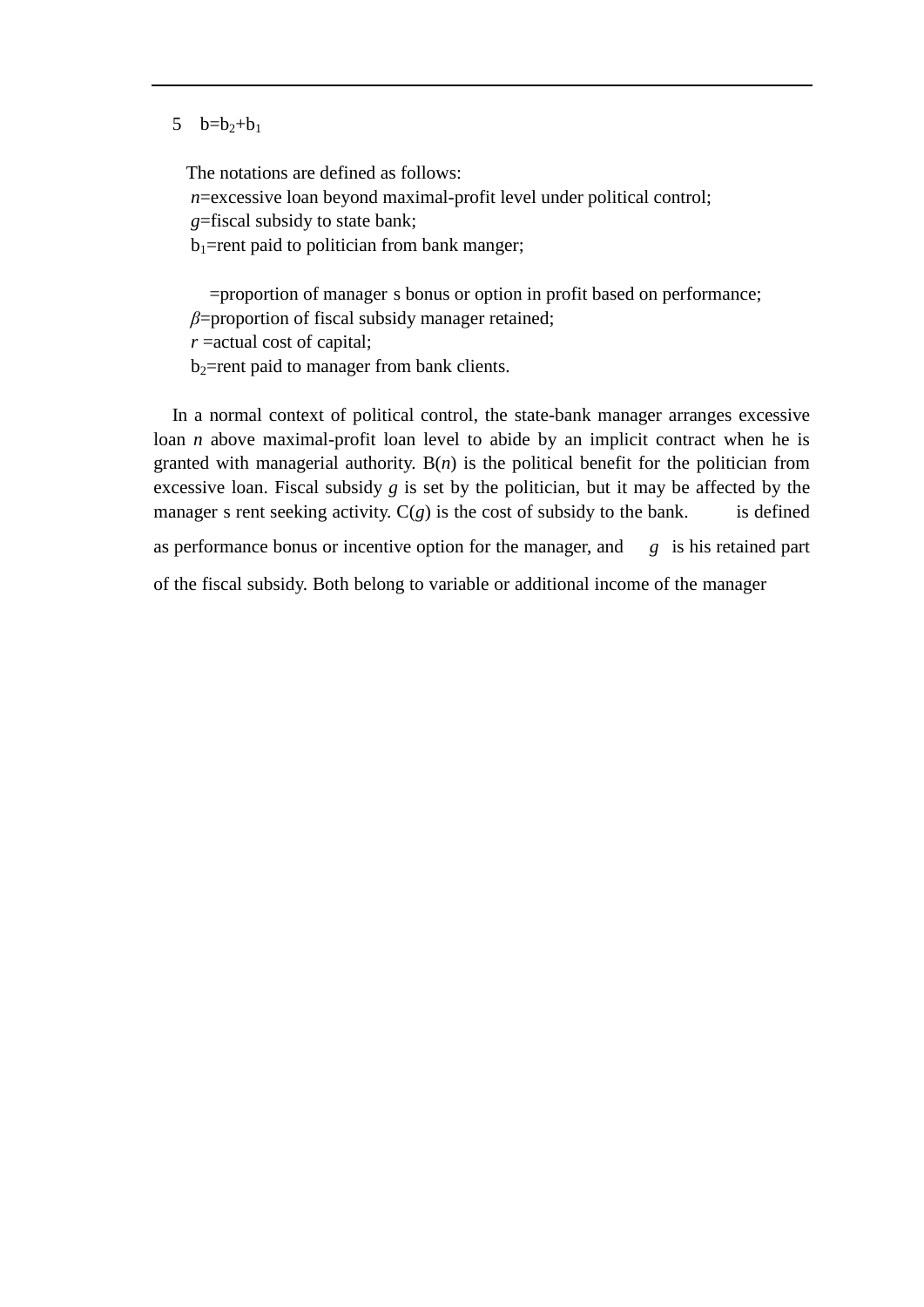$b=b_1+b_2$ ; but fiscal subsidy *g* is free from rent-seeking activity. The aggregated utility function is:

(9)  $U_p + U_m = [B(n) - C(g) + b_1] + [-n + g - (b_1 + b_2)]$ 

The first order conditions relative to *n*, *g,* are:

 $(10)$   $n)=$ 

 $(11)$  g)=

The politician obtains rent from the manager for the appointment, and the manager collects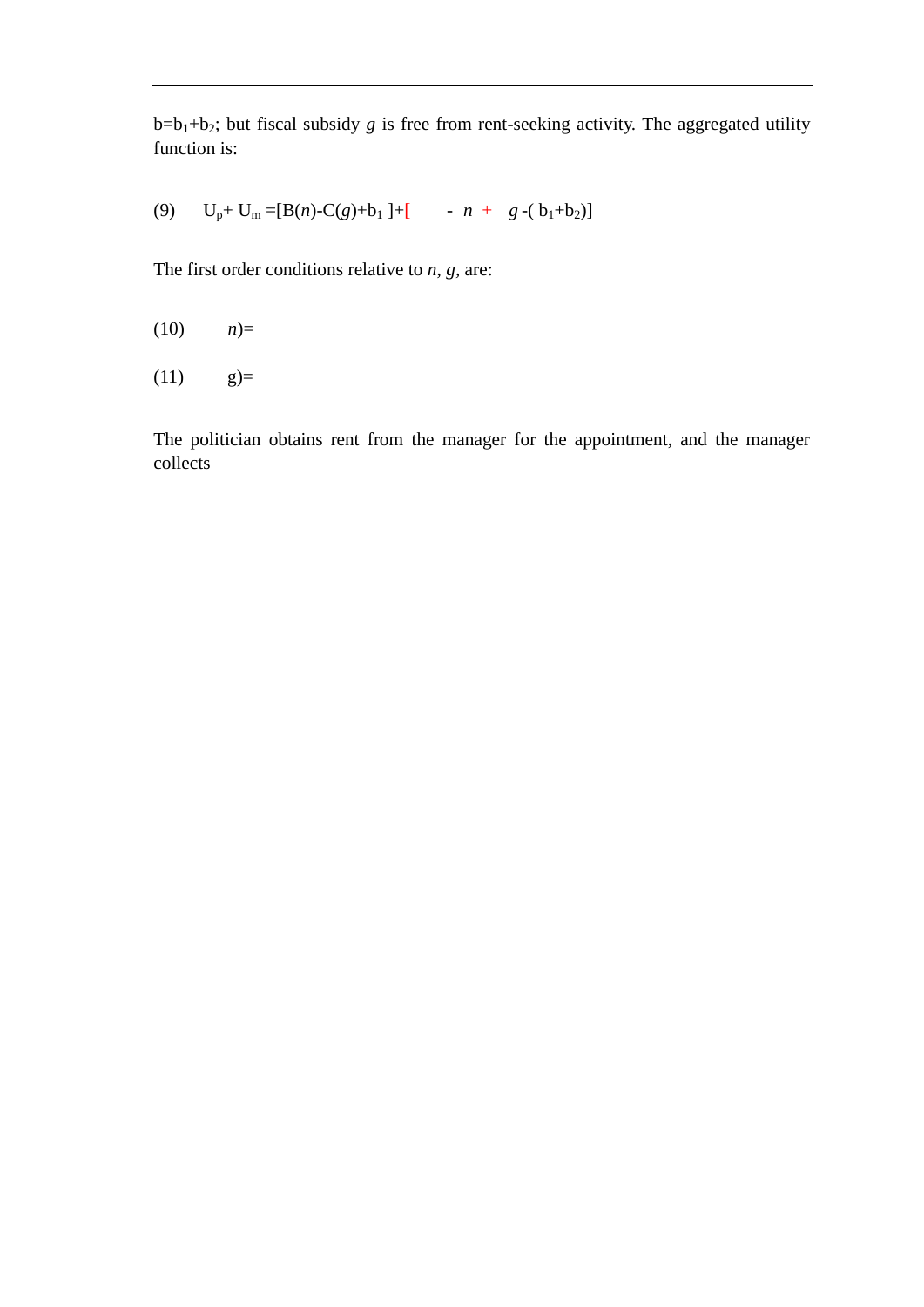politician in the next period. The politician s reaction is to stop supplying subsidy in the current period, and replace the non-cooperative manager in the next period. However, the probability of this occurrence is extremely low unless the manager s bonus share in profit  $\pi$  are very high to induce him to break the mutually-agreed implicit promise.

The above analysis shows that it is inevitable for state banks to provide politically-expected excessive loan (or portfolio) associated with direct or indirect fiscal subsidies from the government as long as political control on them are maintained. The Shleifer-Vishny model explains that political control is the main source of bad-asset type II for state banks. In this regard, the agency problem of the politician dominates the creation of bad assets while the manager s agency problem accommodating. Nevertheless, there lacks interpretation of how bad-asset type III is originated and the politician s role in provision of bad assets of state banks may be exaggerated. In particular, it is necessary to depict the role and consequence of severe *ad hoc* moral hazard caused by a mixture of soft-budget constraint for state banks and informative asymmetry between the politician and the manager. We will discuss this issue in the following section.

#### 4. **Bad asset type III**

So long as the manager is granted with bank operating power, he is by no means in a passive position in implementing political orders. On the contrary, the manager has authority and will actively optimize his own interest in the tenure. There are three sources for the manger to create additional income other than formal salary payment: 1) bonus and/or option in profit generated ; 2)a portion of fiscal subsidy retained

*g* ; and 3) net rent obtained  $(b_1+b_2)$ . Generally, the manager cannot totally decide

the first type of revenue, but he is able to determine the other two. After learning for a period of time, he realizes that the second and third types of revenue generated from excessive loans may be much higher than the first. Because government bears unlimited obligation to state banks and serious asymmetric information exists between the politician and the manager regarding balance sheets in general and policy-loan loss in particular, the managers are most likely to take informative advantage of actively inflating excessive loans so as to optimize net extra income from rent collection and fiscal subsidy. This will produce grave moral hazard, which is the main cause of bad-asset type III for state banks.

We will construct a bank credit supply model to explain how bad-asset type III is developed with the effects of rent seeking and fiscal subsidy under political control. Assume that the bank just produces one output a homogenous loan in credit market, and the loan supply is a function of real cost of capital (*r*).

**Lemma 5** In a perfect market without political control, there is neither fiscal subsidy nor rent-seeking activity, i.e., *g b* 0 . The credit supply curve (or supply of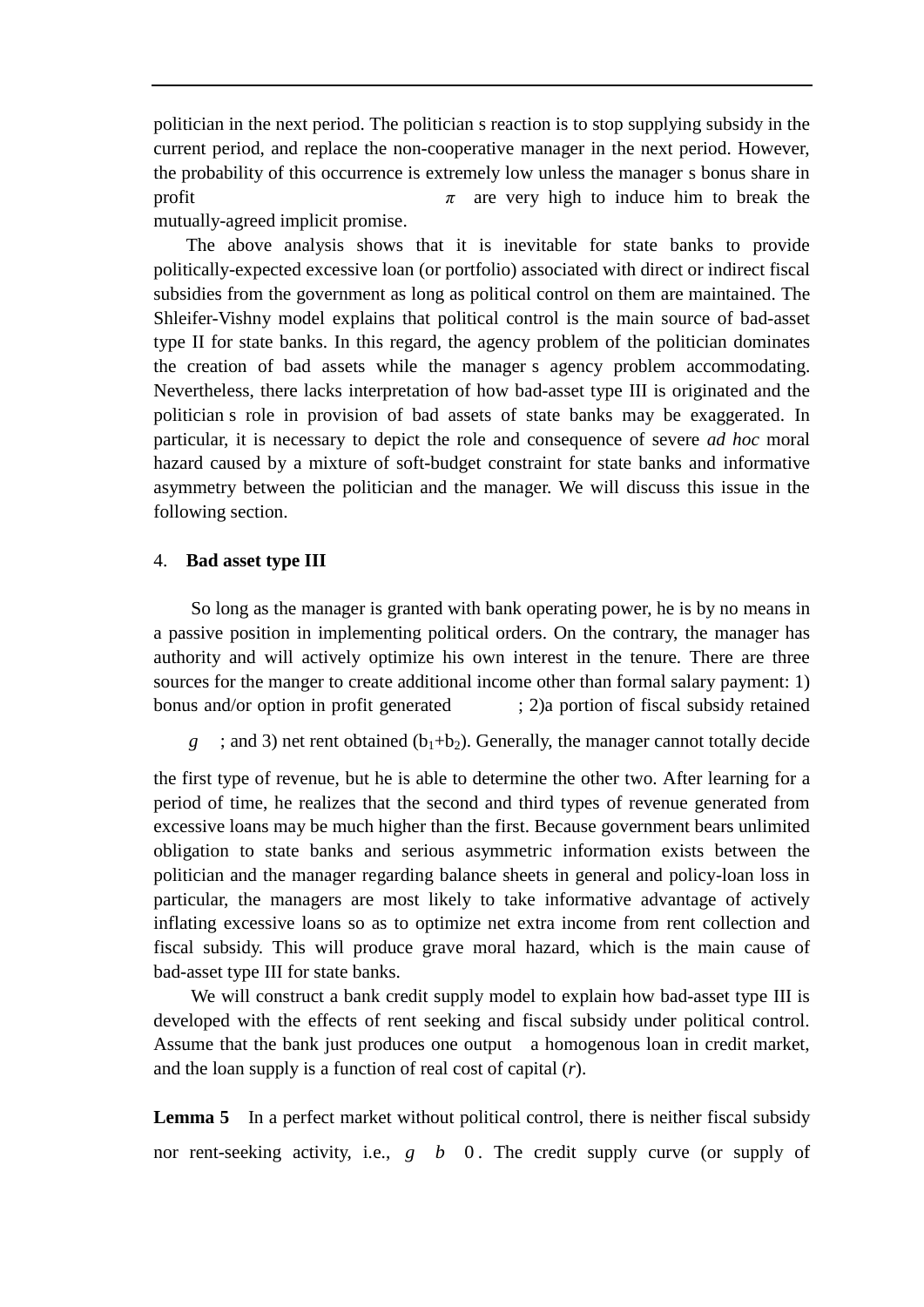loanable funds) is expressed as function of real cost of capital (real rate of interest)

(16) 
$$
q_s
$$
  $f$   $r$   $mr^{2a} - \left(\frac{c}{r}\right)^{1} {a \choose r}^{a}$ 

-

where  $m \, c^{1}$ ,  $c \, 0$  is a constant parameter, and  $a$  is elasticity of loan quantity supplied relative to real capital cost *r;* that is, as real capital cost increases (decreases) by 1%, the quantity of the loan supplied will rise (drop) by *a* %, and  $a$  >1/2. According to Equation (16), the locus of the credit supply curve relies on the magnitude of *a* . Figure 1 depicts different loci of the credit supply curves as *a* varies.<sup>10</sup>



loci of loan supply curves under perfect market *a* 1:  $q_1$  *a* 1:  $q_2$   $\frac{1}{2}$  *a* 1,  $q_3$ 

Under perfect market conditions, the bank loan supply curve is a typical positive function of real cost of capital because it is not distorted by either fiscal subsidy or rent-seeking activity. Banks will supply a greater loan quantity as *r* rises, ceteris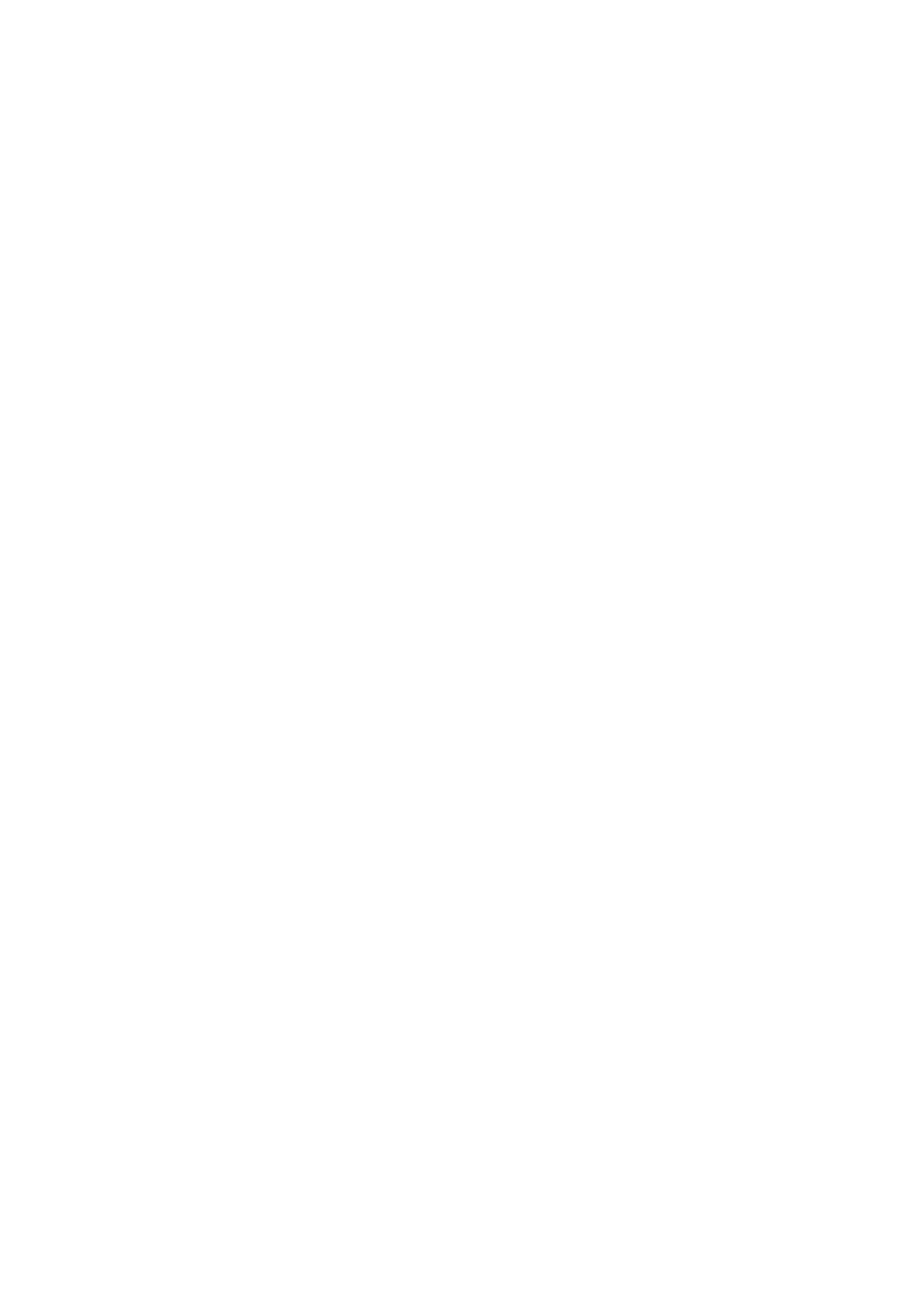the loan supplied is rather complicated, and it is hardly captured by a simple linear or quadratic expression. In Equation (17), hence,  $c \cdot b / r$  expresses the direct effect of

the rent seeking activity, and *r g n e* captures the joint effect of rent seeking and fiscal subsidy on the loan supplied. Again, *a*

the

BT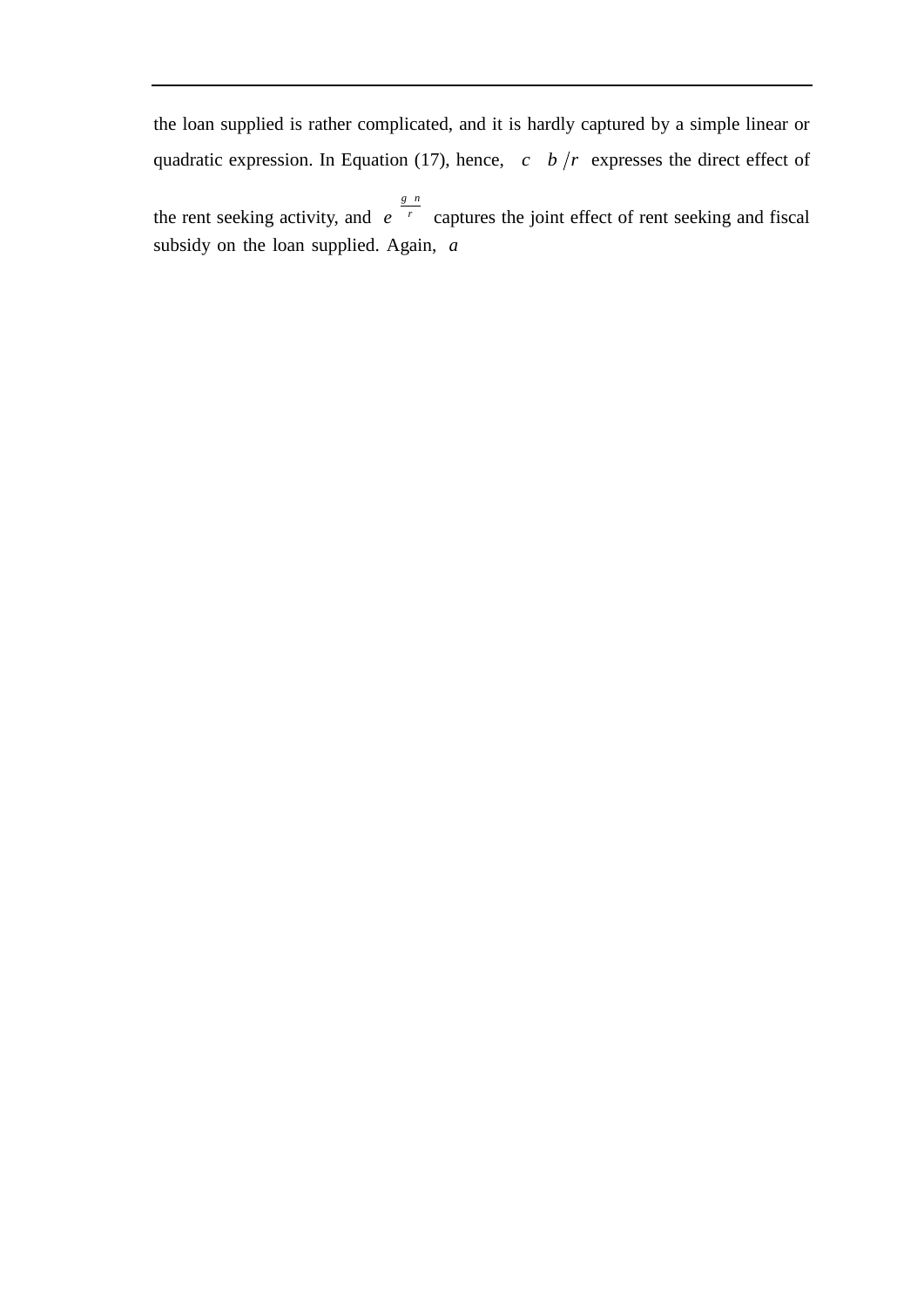

FIGURE II Locus of credit supply curve under political control

 To verify the generality of this credit supply curve, we conducted dynamic simulation tests and proved robust generalization of the credit supply curve drafted in Figure 2 (The Appendix presents the testing results). In other words, as long as *a* 1 *b* 0, *g b* 0, *c* 0 the credit supply curve  $q_s r$  will maintain similar

curvature or shape shown by Figure 2. Moreover, the minimal value can be derived  
\n(21) 
$$
V = (c \ b)^{1 \ a} \frac{a}{2a} \frac{1}{1} (g(b) \ b)^{2a} e^{2a} , \frac{a}{2a} \frac{1}{1} (g(b) \ b)
$$

This is the turning point of the curve. Above this point the credit supply curve has positive slope, and below it the curve has a negative slope.

**Lemma 7** Under political control, fiscal subsidy and rent seeking create two possible intersections between the credit supply curve and the credit demand curve. Corresponding to these, there exist dual equilibriums, one is a stable and global equilibrium, and the other is unstable and local equilibrium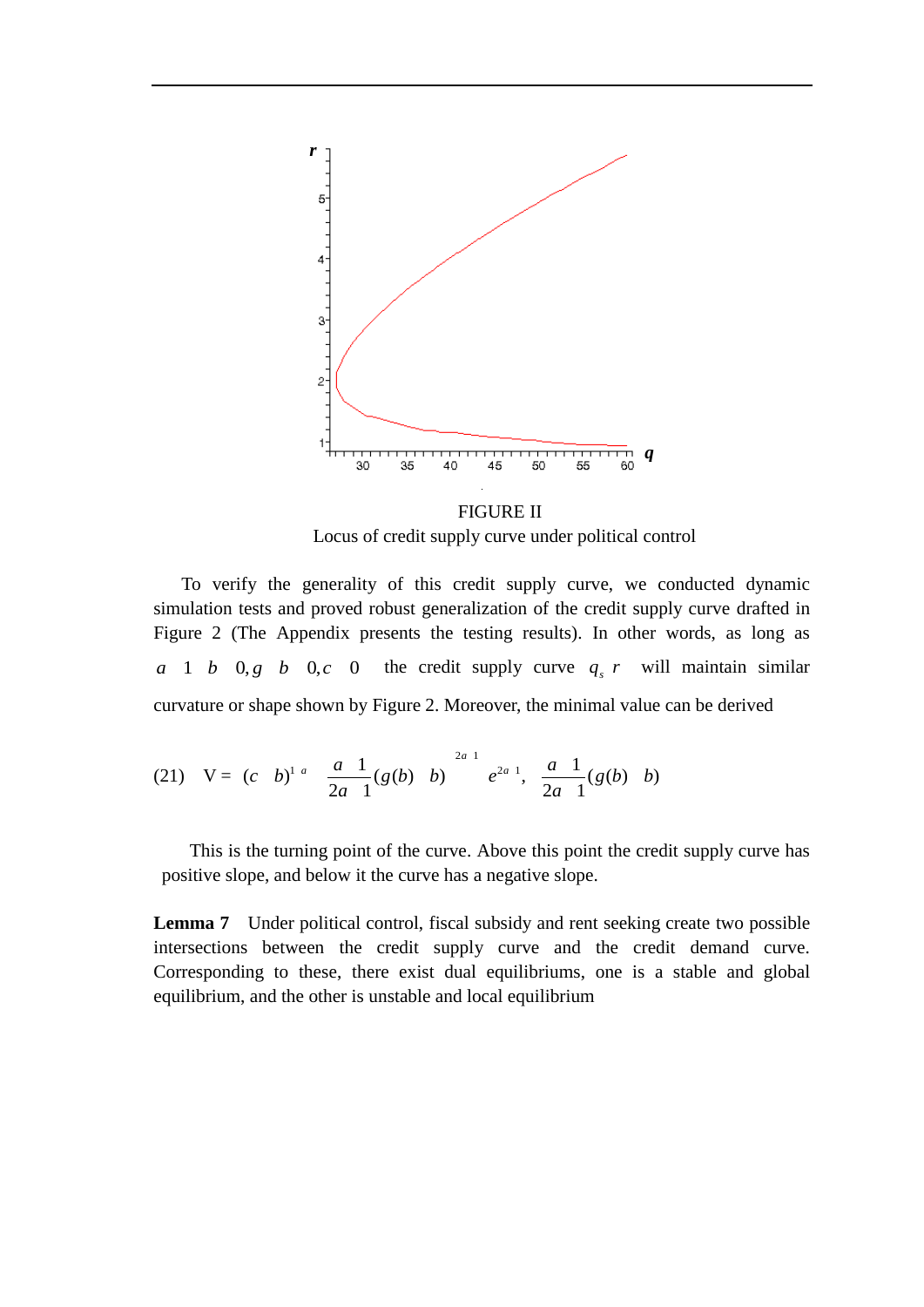

Credit equilibriums under political control

The credit supply curve will bend back at the turning point under the circumstances of political control for state banks. Given the fact that a credit demand curve is a negative function of real cost of capital and its elasticity is less than a credit supply curve, $^{13}$  the distorted credit supply curve will meet with the normal credit demand curve twice. One is at the point A, which is a global equilibrium, and the other is at the point B which yields a local equilibrium. These cases are shown in Figure 3. Assume that a disturbance brings the market away from the equilibrium A, creating excess credit demand (supply) below (above) it. However, excess demand (supply) will drive real capital cost upward (downward), so that the market will eventually converge to the initial equilibrium A. In this scenario, market force works perfectly and the point A is characterized as a global equilibrium. On the contrary, if a shock causes the market to deviate from point B, excess credit supply (demand) will drive real capital cost to continue declining (increasing), so that it diverges away from the starting point B and falls down to disequilibrium forever.

Thanks to fiscal subsidy and rent-seeking activity, a portion of the credit supply curve is negatively sloped and the absolute value of the credit supply curve is bigger than that of the credit demand curve  $e_d$   $r$   $e_s$   $r$  0 . This means that the state-bank managers may take advantage of asymmetric information to extend excessive loan beyond the optimal level for the purpose of seeking personal benefit from fiscal subsidy

-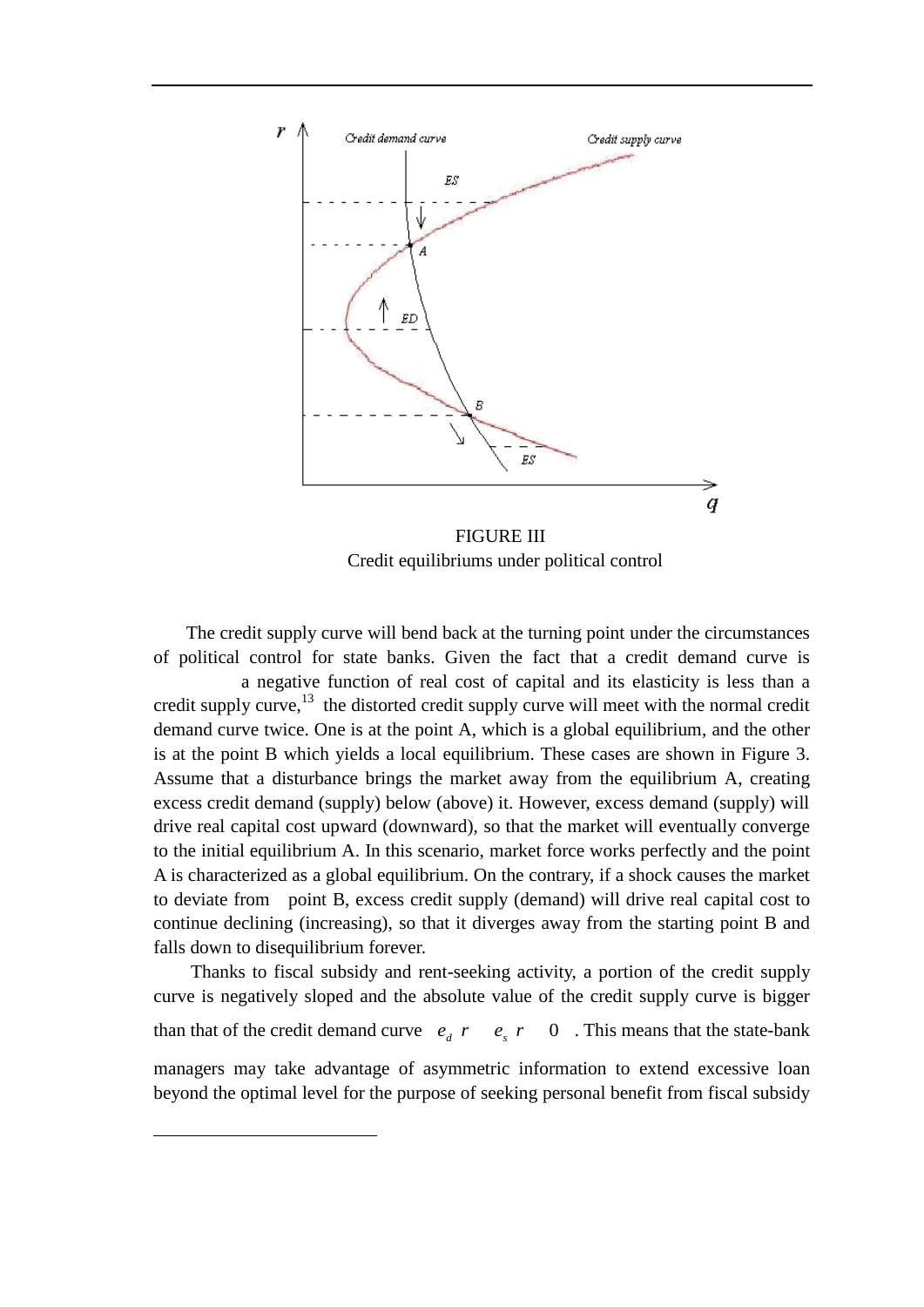and rent collection even if the real capital cost declines. This kind of excessive loan is different from the policy-led loan discussed in the previous Section, because it originates from the state-bank managers' moral hazard, while the extra policy-loan is due to the politicians are problem of fulfilling political objectives. Moreover, the managers have a high intention to muddy and mix moral hazard-created bad assets with policy-led bad loans, so that the government will at last bear all bad-assets incurred.

Indeed, the moral hazard problem of executives is quite common in the banking sector regardless of bank ownership types as long as there is asymmetric information between agents and principals. However, the *ad hoc* moral hazard problem of state-bank managers caused by mix of information asymmetry and soft-budget constraint is much more gravely devastating and socially destructive than others. Under the circumstances, the government gives unlimited liability to state banks, and state-bank managers have little worry of negativity of balance sheet, nor any concern about company bankruptcy. Besides, they can negotiate with politicians to formalize and perpetuate trade-off mechanism between political control and fiscal subsidy, and also have funnels to technically legalize" the rent income from all illegal sources, while shifting costs are transferred to the public. As a result, rules of the market game requiring hard budget constraints for all players are anything but null for state banks.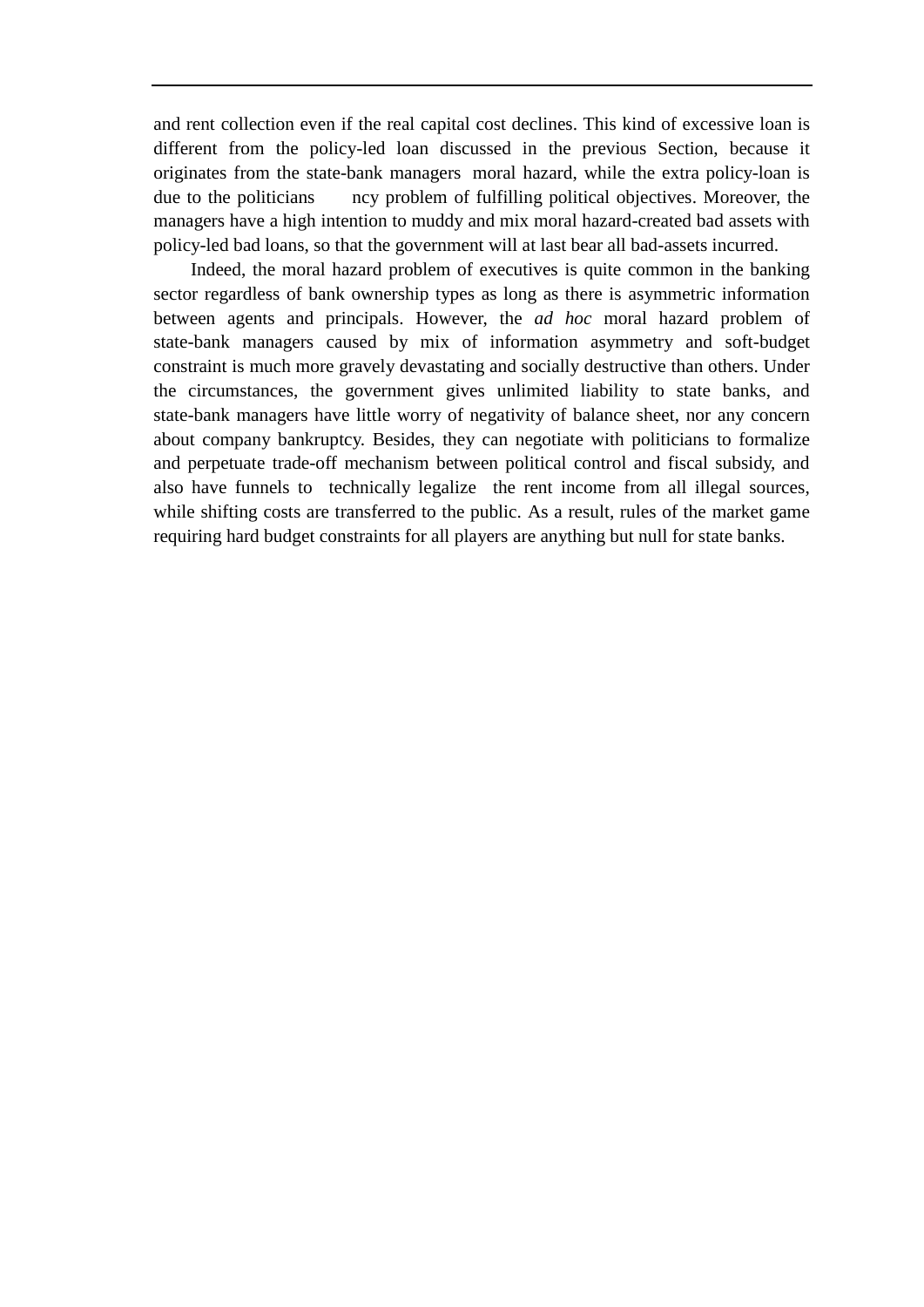#### **5. Conclusions**

This paper studies logic of bad asset problem with state banks. While bank bad-assets type I are caused by common factors such as volatility of external variables and business cycle for entire banking sector, bad-asset type II and III are due to unique features of state banks.

By employing the Shleifer-Vishny model, we explain that political control over and fiscal subsidy to state banks will lead to policy-favored loans. They are the main cause of bad-asset type II with state banks, regardless of the existence or non-existence of rent-seeking activity. In this regard, the agency problem of politicians dominates creation of this type of bad asset in state banks. Moreover, we construct a general credit supply model to incorporate fiscal subsidy and rent-seeking activity to interpret the origination of bad-asset type III with state banks. Our model shows that fiscal subsidy is not only de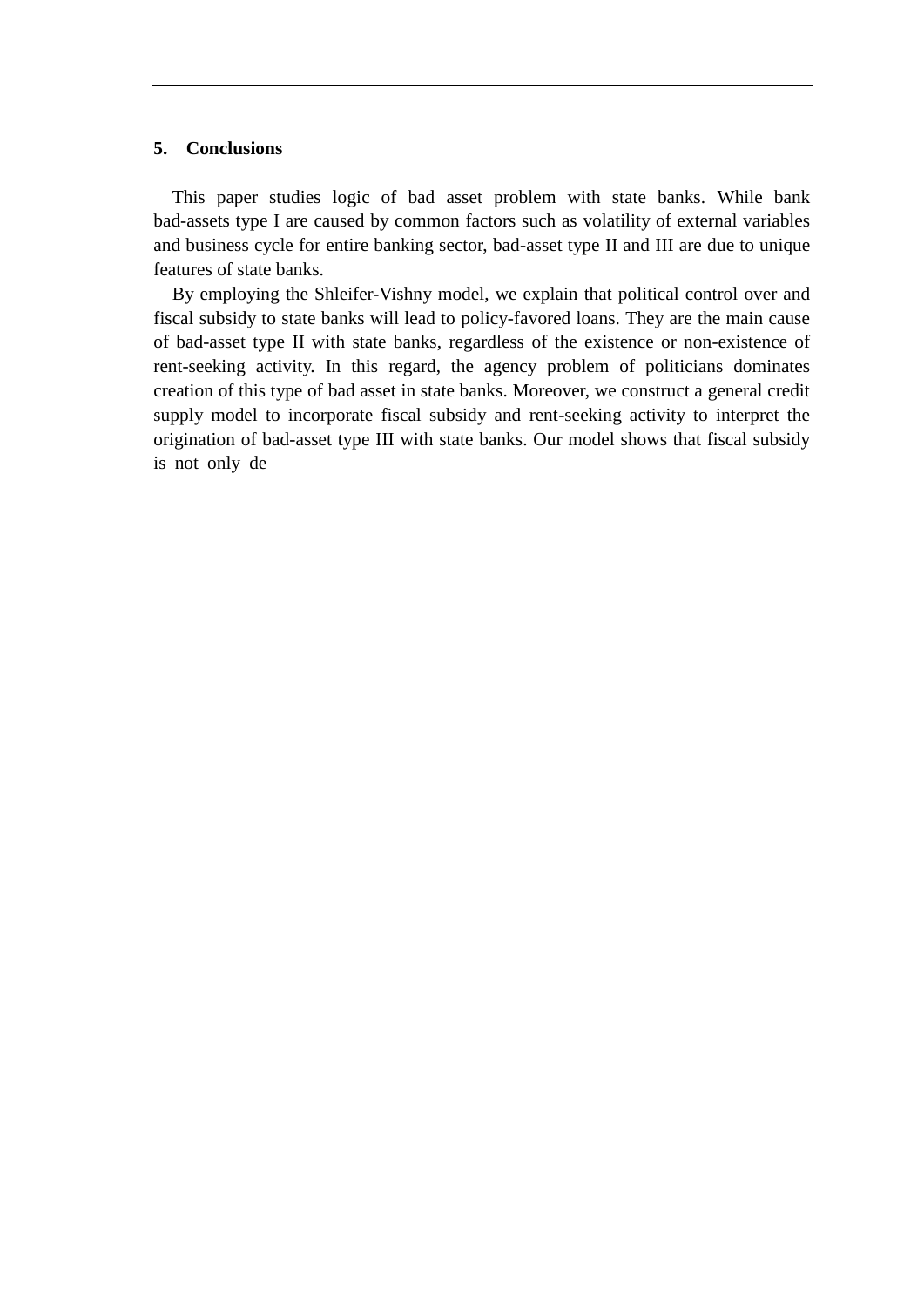#### **Appendix: Robustness Tests for Stability of Credit Supply Curve**

To verify robust stability of the credit supply function under political control given by equation (17), we conduct the following dynamic simulating tests.

Robustness test 1 By keeping elasticity *a* fixed and randomly changing parameters *g* and *b,* we obtain a curve depicted on the right in Figure 4. Then keeping *a* fixed and randomly varying parameters *g, b* and *g-b,* we get another curve with similar locus shown on the left in Figure IV.



Dynamic loci of state-bank credit supply function under political control *a* fixed *g* b *g*-b variables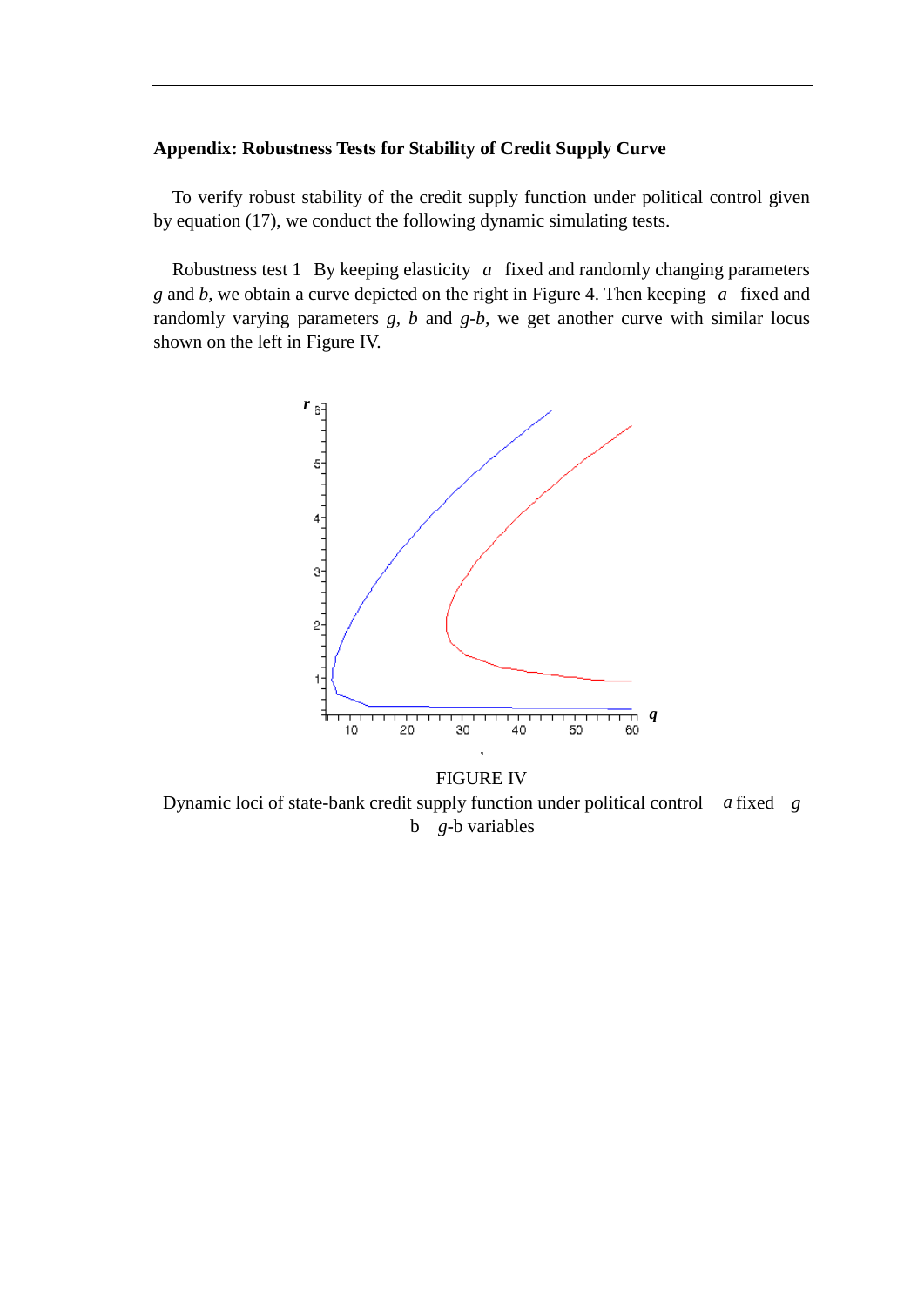Robustness test 2 By changing elasticity  $a$  within the range  $a$   $(1, N]$  and  $\sup\{i\}$ *i R* and keeping other parameters unchanged, we obtain a curve on the right in Figure 5. Then randomly varying the value of  $a$ , we get another curve with the similar locus depicted on the left in Figure V.



FIGURE V Dynamic loci of state-bank credit supply function under political control *a* variable other parameters unchanged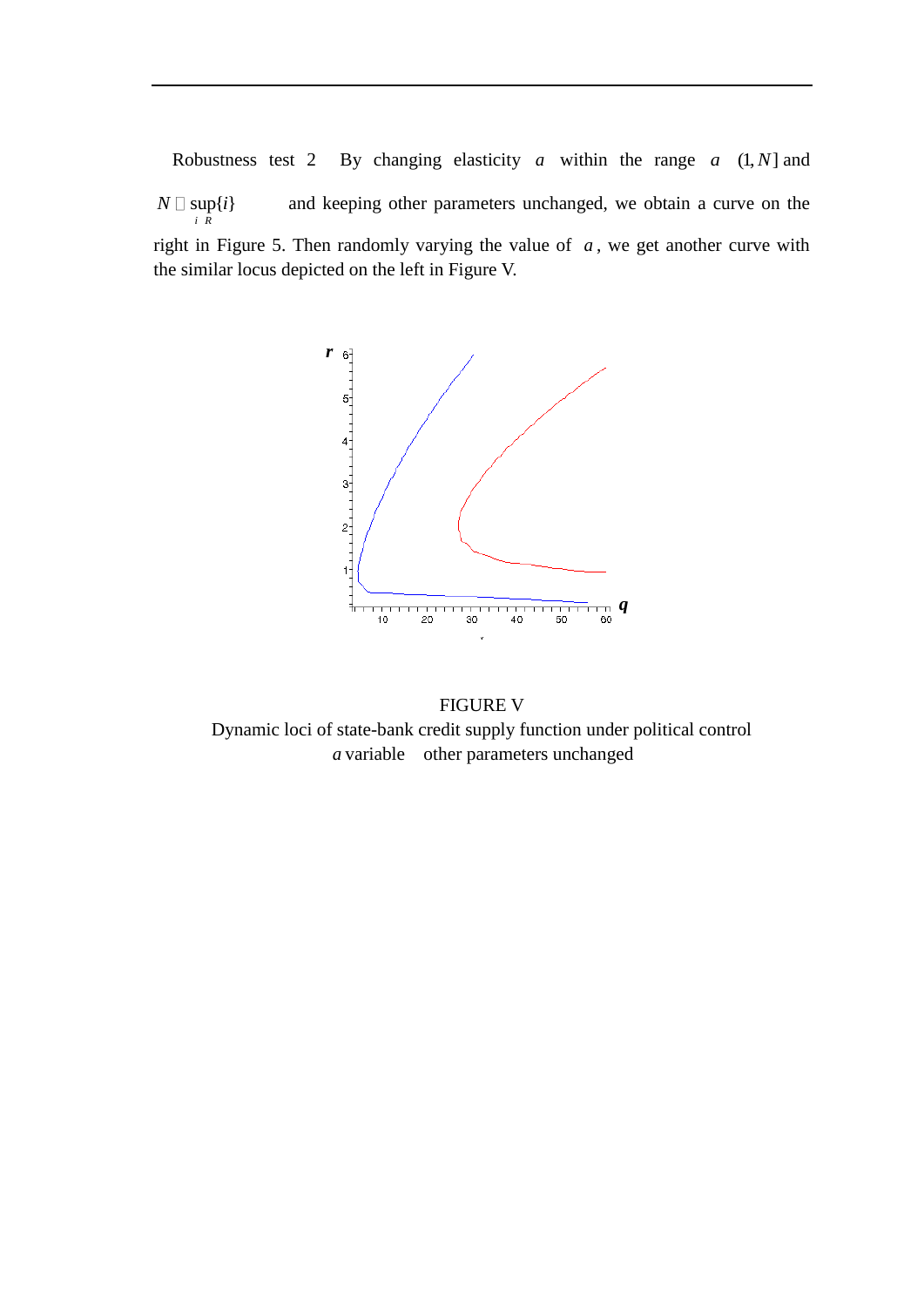#### **Refferences**

- Akerlof , George A., and Paul M. Romer, 1993. Looting: The Economic Underworld of Bankruptcy for Profit. Bookings Papers on Economic Activity 2, 1-73.
- Allen, Franklin, Jun Qian, and Meijun Qian,2005. Law, finance, and economic growth in China. Journal of Financial Economics 77(1), 57 116.
- Andrews, Michael A., 2006. State-Owned Banks, Stability, Privatization and Growth: Practical Policy Decisions in a World without Empirical Proof. IMF Working Paper No. 05/10.
- Arnott, Richard J., Joseph E. Stiglitz, 1986. Moral Hazard and Optimal Commodity Taxation. NBER Working Paper No.W1154.
- Billmeier, Andreas, Leo Bonato, 2004. Exchange rate pass-through and monetary policy in Croatia. Journal of Comparative Economics 32(3), 426-444.
- Bonin, John P., 1999. Banking Reform in China: Gradually Strengthening Pillar or Fragile Reed?. Working Papers No. 234. William Davidson Institute, University of Michigan Business School.
- Boyd, John H., Gianni De Nicolo, 2005. The Theory of Bank Risk-Taking and Competition Revisited. Journal of Finance 3(6), 1329-1343.
- Breuer, Janice Boucher, 2006. Problem bank loans, conflicts of interest, and institutions. Journal of Financial Stability 2(3), 266-285.
- Dinc, Serdar, 2005. Politicians and banks: Political influences on government-owned banks in emerging markets. Journal of Financial Economics 77, 453-479.
- Dewaatripont, Mathias, Eric Maskin, 1995. Credit and Efficiency in Centralized and Decentralized Economies. Review of Economic Studies 62, 541-56.
- Ferri, Giovanni, 2009. A system? Evidence from a sample of city commercial banks. Journal of Banking & Finance 33(1), 131-140.
- Hellmann, Thomas F., Kevin C. Murdock, Joseph E. Stiglitz, 2000. Liberalization, Moral Hazard in Banking, and Prudential Regulation: Are Capital Requirements Enough?. American Economic Review 90(1), 147-165.
- Kane, Edward J., 1989. The S&L Insurance Crisis: How did it happen?. Urban Institute Press, Washington D.C..
- Khwaja, Asim Ijaz, Atif Mian, 2005. Do lenders favor politically connected firms? Rent provision in an emerging financial market. Quarterly Journal of Economics 120, 1371-1411.
- Kornai, János, 1986. The Soft Budget Constraint. Kyklos 39(1), 3-30.
- Kornai, János, 1998. Legal Obligation, Non-Compliance and Soft Budget Constraint. In: R.Newman, ed., The New Palgrave Dictionary of Economics and the Law, MacMillan, London.
- La Porta, Rafael, Florencio Lopez de Silanes, Andrei Shleifer, 2002. Government ownership of banks. Journal of Finance 55, 272-274.
- Lin, Justin Yifu, Guofu Tan, 1999. Policy Burdens, Accountability and Soft Budget Constraint. American Economic Review 89(2),426-431.